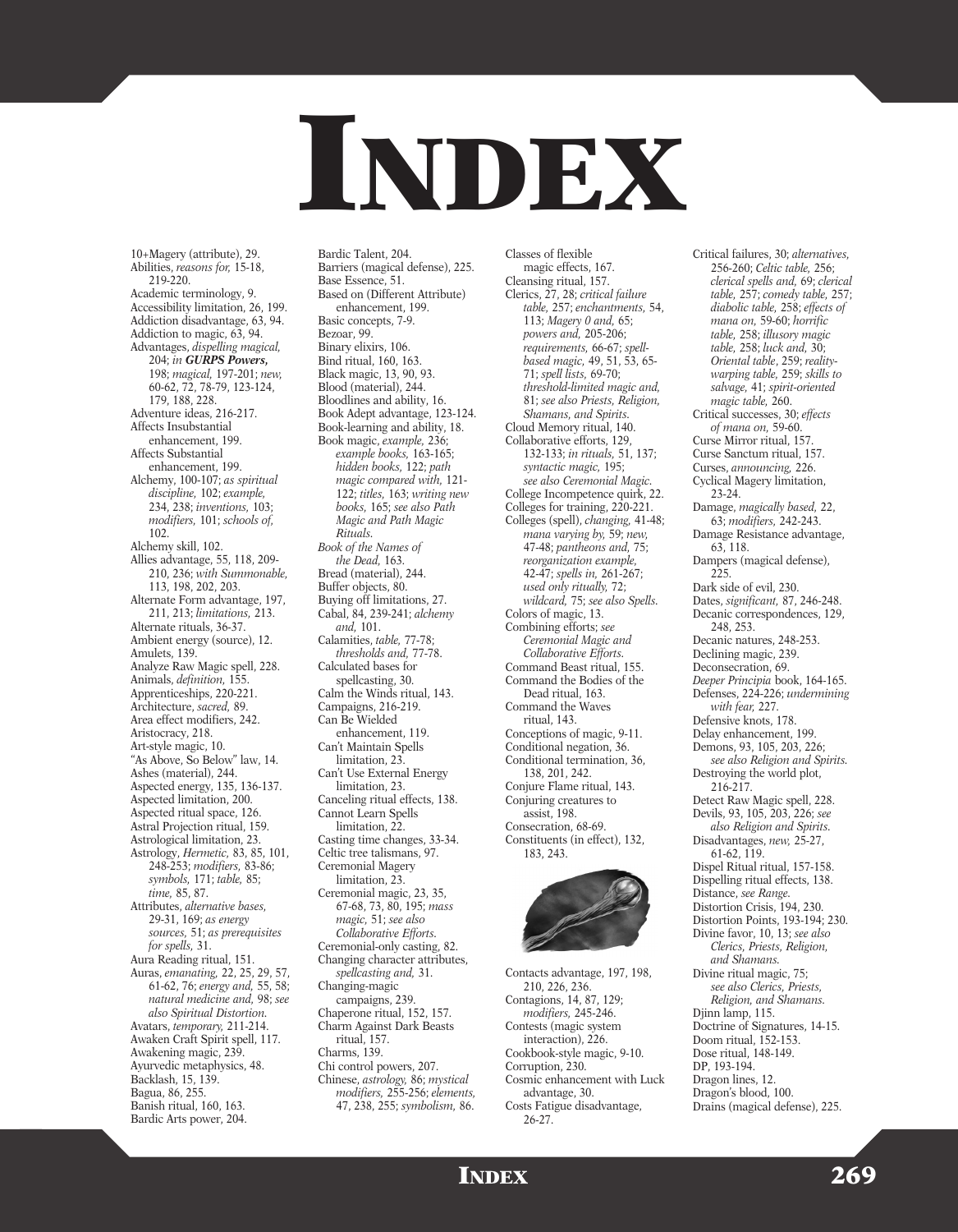Dream Sanctum ritual, 142, 158, 163. Dream Shackles ritual, 142. Dream Visitor ritual, 142. Dreaming trails, 12. Dreamwalk ritual, 142. Durations, *changes for spells,* 36; *effect modifiers,* 243; *variant,* 242. Dust and symbols, 174. DX-based magic, 29. Easily Resisted Magery limitation, 24. Easy Casting enhancement, 28, 38. Education, 17-18, 220-221; *by spirits,* 18. Effectiveness Roll, 137. Effects, *changes for spells,* 34-35; *constituents of,* 132, 183, 243. Effect Shaping magic, 122, 123, 133-134, 138, 159; *example,* 133-134. Elemental Command power, 204-205. Elemental Command Talent, 205. Elemental spirits, *new,* 48. Elements, *alternative,* 47-48, 238; *medicine and,* 48; *modifiers,* 255. Elimination of rituals, 37. Elixirs, *delivery methods,* 107; *multiple,* 106; *see also Alchemy.* Embody ritual, 160. Emerging magic, 239. Empower ritual, 160-161. Enchantment-Only Magery limitation, 24. Enchantments, 107-113; *devotional,* 54, 113; *one-off symbol,* 175; *Realm-based syntactic magic and,* 192; *skill limits and,* 41; *spending traits for,* 109-110; *symbolbased,* 174-177; *through age,* 110-112, 117; *through deeds,* 112-113, 117; *through Talents,* 198-199; *through traumatic incidents,* 112-113; *verb-noun syntactic magic and,* 187; *see also Magic Items.* Encumbrance, 28. Endure Elements ritual, 143, 156, 158. Energy Accumulating magic, 123, 135-139. Energy costs, *Alternate Form and,* 213; *changes,* 33-34, 83; *drawing symbols and,* 169; *increasing to gain enhancements,* 39; *materials and,* 96; *modifying,* 110; *Realm-based syntactic magic and,* 191; *reduced by spirits,* 92; *symbol-workings and,* 175*; syntactic magic and,* 180-181, 194-195; s*ee also Energy Sources.* Energy Reserve, 50. Energy sources, 50-58; *converting to character points,* 54; *static,* 53.

Enhancements, *new,* 28-29, 39, 114, 119, 200. Enmities between magical societies, 221. Esoteric Medicine skill, 40, 98, 106. Essence, 51. Ethical forces, 13-14, 49-50. Evil eye affliction, 201. Evil Eye ritual, 149, 163. Exclude (Ethical Category) spell, 50. Exorcise ritual, 158, 161, 163. External Energy Only limitation, 24. External Sources Only limitation, 24. Extravagant Rituals limitation, 24, 38. Facets of gemstones, 99. Fading Spell Effects limitation, 24. Familiars, *as buffers,* 81; *as energy source,* 50. Fatigue points, *as energy source,* 50, 80; *recovery rates,* 50. Fertility ritual, 149, 156. Fetish ritual, 161. Fetishes, 139, 161. Fickle limitation, 200-202, 213. Fiction-based magic, 7-9, 234 . Field experience as training, 220. Finger-tracing, 174. Firecalm ritual, 143. Fix Glitch ritual, 145. Flagrant Aura disadvantage, 25. Flavors of magic, 13. Flexible magic, 166-195; *effect classes,* 167; *resisting effects,* 167; *simple,* 167. Foci for magic, 124, 139. Folkloric magic, 208. Fright Checks, 258, *learning new spells and,* 32. Fuel ritual, 145. Futhark runes, 170. Gadgeteer advantage, 103. Gadgeteering, *alchemical,* 103-104. Gambler's Token ritual, 153. Gem Injection Problem setting, 239-241. Gem injection rules, 240-241. Gemstones, 99, 240-241. Genetics and ability, 15-16. *Gentle Art of the Floating World* book, 163-164. Gentle Beast ritual, 144, 156. Ghost Shirt ritual, 158. Ghost Sword ritual, 145, 161-162. Gizmos, *alchemical,* 104. Glamour limitation, 201. God-masks, 211-214. Gods, 10, 13, 16, 17, 203, 226; *see also Clerics, Priests, Religion, Shamans, Spirit-Assisted Magic, Spirit Vessels, and Spirits.* "Good vs. evil" ethical forces, 13. Grain (material), 244. Great Gas Mileage ritual, 146. Gremlins ritual, 146, 153. Grimoires, 38, 56, 229; *see also*

Groups (targets), *defenses,* 130, *resistance,* 130. Guards (magical defense), 224. Guise ritual, 140. *GURPS,* 4, 5, 8, 9, 12, 15, 56, 58, 65, 172; *Banestorm,* 20, 71; *Basic Set,* 4, 19, 107, 190, 197, 239; *Best of Pyramid Volume 2,* 5; *Cabal,* 5; *Celtic Myth,* 4; *Dragons,* 100, 238; *Fantasy II,* 240; *Fantasy,* 5, 24, 23, 69, 213, 226; *Ice Age,* 4; *Infinite Worlds,* 84, 239; *Magic,* 5, 19, 22, 23, 47-49, 51, 52, 58, 63, 65, 68, 72, 75, 79, 84, 100, 103, 105-107, 116, 143, 155, 167, 171, 177, 192, 209, 234, 238; *Martial Arts,* 207, 238; *Powers,* 5, 26, 39, 117, 124, 190, 198- 200, 202, 203, 207, 208, 213, 224, 238; *Religion,* 4; *Spirits,* 5; *Voodoo,* 5. Hallucination ritual, 140. Hand of Glory ritual, 141, 163. Hasten Mount ritual, 149, 156. Hawthorn (material), 244. Hebrew alphabet, 172, 254. Herb Lore skill, 15, 98, 104-105; *critical failures,* 105. Herbs, 105. Hermetic astrology, 83, 85, 101, 248-253. Hermetic decans, 83, 85. Hierarchies in magic societies, 221. High Craft powers, 205. High Craft Talent, 205. Higher favors, *asking for,* 226. History ritual, 151. Hit Points, *as energy source,* 50. Holiness Talent, 205-206. Holiness, *as energy source,* 53-54. Horses (for spirits), 211-214. HT-based magic, 29. Humors, 48. Hunter's Blessing ritual, 153, 156. Identification of students, 220. Ideogram symbols, 172, 177. Ill-Omened Dates limitation, 23. Imagery, 219. Impotence ritual, 164. Incompetence quirk, 22. Increased Threshold advantage, 78. Inexorable Breeze ritual, 143-144. Infinity Unlimited, 239-240. Injurious Magic limitation, 25. Insubstantial beings, *material world and,* 228. Insubstantial Only limitation, 201. Interactions between systems, 222-226; *example,* 234, 237, 238. Interdimensional casting, 86, 131, 182. Inventing new spells, 10. Invention skills, 10. Inventions, *alchemy,* 103. Iron (material), 244. Item IQ, 116; *see also Magic*

Item magery, 24. Journeyman's Blessing ritual, 146, 153. Journeyman's Curse ritual, 146, 153. "Karmic" magic, 13. Knot-symbol magic, 177-178. Know Fault ritual, 146, 151. Lab-loving PC problem, 222. Laboratories, 102-104, 108.



Languages, *magical,* 87-88; *see also Symbolic Lexicons.* Laws of magic, 14-15, 86-87. Laws of nature, 12-13. Lay to Rest ritual, 162. Lend Energy spell, 78. Lend Skill spell, 109. Ley lines,  $12, 53$ . Liar's Charm ritual, 141. Limitations, *new,* 22-25, 79, 200-201. Limited Colleges limitation, 25. Locate ritual, 151. Locate Spare ritual, 146, 151. Love Charm ritual, 154, 163. Lower of two bases for spellcasting, 30-31. Loyal Item ritual, 154. Loyalty of (Ethical Category) spell, 50. Luck advantage, *critical failures and,* 30. Luck and ability, 16. Lunar Magery limitation, 23. Lust ritual, 141, 149, 163. Machines Hate You ritual, 147. Mageocracy, 218. Magery (Path/Book) advantage, 123. Magery 0 advantage, 21, 65, 168. Magery advantage, *as limit for spell skills,* 41; *buying off limitations,* 27; *enhancements,* 28-29; *level cap,* 20; *limitations,* 23-27; *limited,* 20-29; *mixed limitations,* 21; *modified,* 20-29; *One College Only,* 21, 22, 26, 27, 42; *partially limited,* 20; *replacement for Power Investiture,* 67; *symbol magic and,* 168; *varieties,* 65. Mages, *as rulers,* 218; *persecuted,* 217, 222.

Engineering-style magic, 10.

270 INDEX

*Items.*

*Book Magic.*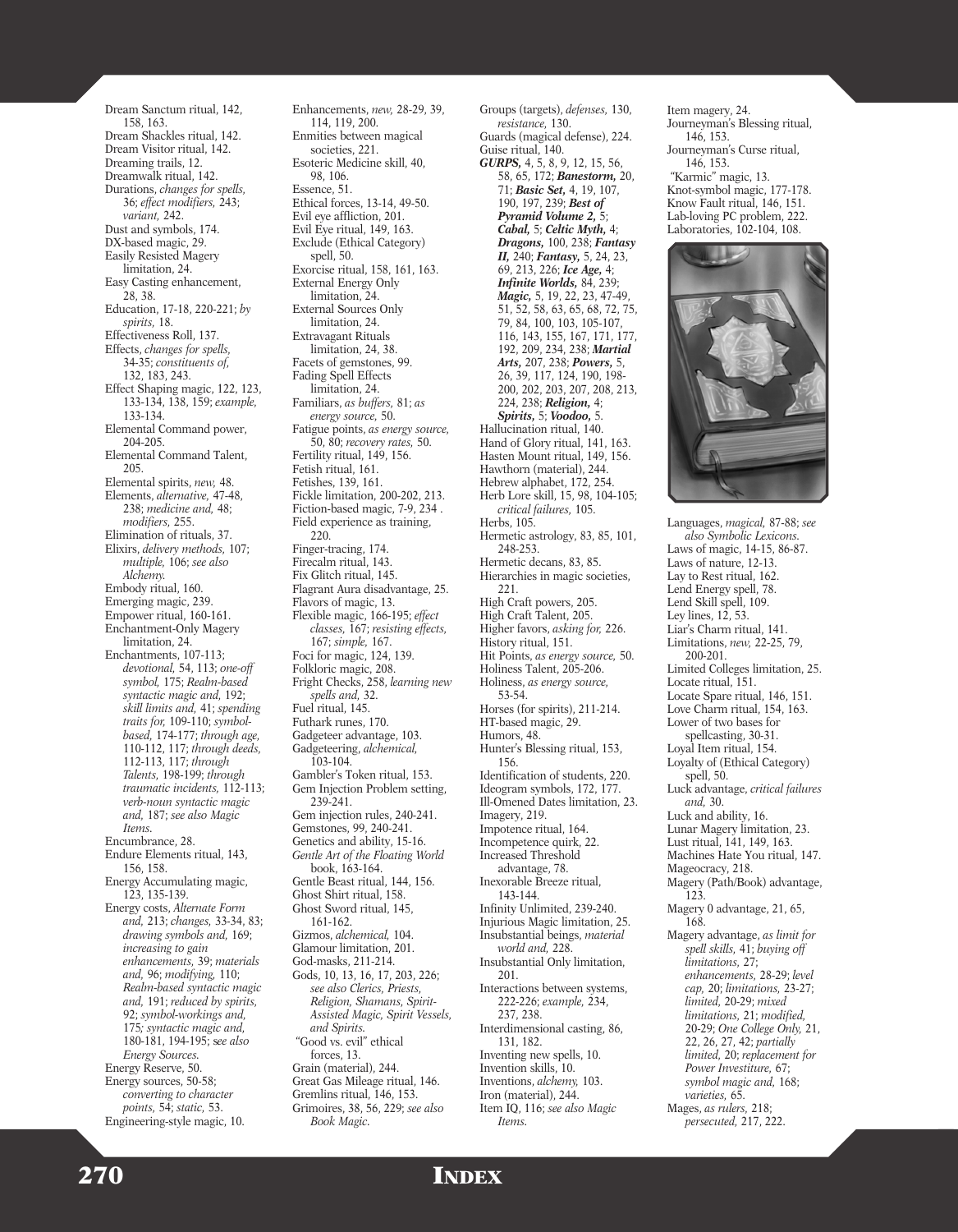Magic, *associated with evil,* 230; *based on other attributes,* 29-31. Magic addiction, 63, 94. Magic items, *activating,* 111, 176; *as advantages,* 54, 113-115; *as characters,* 118-119; *common abilities of,* 117-118; *cursed,* 116; *disadvantages and,* 114-115; *enchanting,* 107-113; *example,* 97, 115; *interactions of,* 115; *modifiers and,* 89-90; *Path/Book-related,* 139; *power Talents and,* 115; *psionics and,* 229; *restricted,* 116; *sapient,* 116-119; *standard,* 9-10; *thresholdlimited magic and,* 79-80; *willful,* 116-119; *see also Enchantments.* "Magic Only" Fatigue, 50. Magic Resistance advantage, 22, 62-63, 131. Magic staffs, 52. Magic Susceptibility disadvantage, 22. Magic sword, 115. Magical societies, 220-222. Magically based damage, 22, 63. Malaise ritual, 149-150. Malediction enhancement, 199. Malefices, 139. Mana, 58-62, 81, 111, 202; *aspected,* 59, 60; *continuous,* 58, 59; *eliminating,* 62; *nonmages and,* 58, 81; *ritual space and,* 126; *symbol magic and,* 173; *twisted,* 59, 60; *variable,* 58-59; *very low,* 58, 59; *wild,* 59, 61, 117, 173. Mana Damper advantage, 59-60, 81. Mana Enhancer advantage, 26, 59-60, 81. Mana organs, 99-100. Mana Sensitive limitation, 114, 198. Manastone, 52. Mass destruction magic, 218. Mass magic, 51. Material components, 87, 90, 96-99, 105, 128, 244. Material magic, *inherent,* 96-100. Measurement ritual, 164-165. Medicine, 15, 32, 105; *alchemy and,* 101, 106-107; *elements and,* 48; *natural,* 98. Meditation, *as energy source,* 53-54. Medium advantage, 159. Melee Attack (ST-Based) enhancement, 114, 119. Mentors and ability, 17-18. Meritocracy, 218. Metal, *problems with,* 28. Metal College, 47. Meteoric iron (material), 244. Minerals, *magic-rich,* 98-99. Minion enhancement, 198. Mist ritual, 141, 144, 156. Modifier-enhanced magic, 82- 90; *example,* 90. Modular Abilities advantage, 56, 100, 167, 203, 231.

Morph advantage, 197. Multiple constituent modifiers, 243. Multiple target modifiers, 243. Mundanes, *views of,* 221-222. Must Be Wielded limitation, 119. Mystic Chinoiserie setting, 238-239. Mysticism, 11; *see also Clerics, Priests, Divine Favor, and Religion.* "Mystic Symbol" advantages, 124, 139. Names, 14, 87, 92, 128-129; *modifiers,* 245; *objects and,* 112. Natural ability, 15-17. Negotiation magic, 10-11; *see also Spirit-Assisted Magic and Spirits.* Night Terrors ritual, 142, 163. No Legs (Portable) disadvantage, 119. No-justification plots, 217. No-Mana Shutdown disadvantage, 119. Non-mage casters, 15, 58, 81, 91, 123. Obscurity ritual, 141. Occultist casters, 91. Ogham alphabet, 42, 43-46, 170-171, 185. One College Only limitation, 21, 22, 26, 27, 42. One-off symbol enchantments, 175. One-Spell Magery limitation, 21, 25. Oral traditions and ability, 17-18. Otherworldly entanglements, 226. Otz Chaim, 253. Pact limitation, 17, 27, 198, 199. Parchment symbol casting, 173-174. Path Adept advantage, 123-124. Path magic, 121-162, 172, 173; *as religious ritual,* 133; *book magic compared with,* 121-122; *example,* 236; *example paths,* 140-162; *learning,* 125, 127, 136; *spirits and,* 159; *terminology,* 122. Path magic rituals, *area of,* 130-131; *canceling and dispelling effects,* 138*; combined ceremonies,* 138; *complexity of effect,* 132; *components and,* 128-129; *conditional,* 138; *damage of,* 132, 135; *duration of,* 131; *group defenses and resistance,* 130; *items,* 139; *multiple effects,* 132; *range,* 131, 135; *sensing,* 138; *targets of,* 130, 131, 135*; time selected,* 128; *time taken,* 127-128; *triggering effects of,* 131. Path of Cunning, 140-141. Path of Dreams, 141-143. Path of Form, 144-145. Path of Gadgets, 145-148. Path of Health, 139, 148-151.

Path of Knowledge, 151-152. Path of Luck, 152-155. Path of Nature, 155-157. Path of Protection, 157-159. Path of Spirit, 159-162. Path of the Elements, 143-144. Path of the People, 155. Patina, 88-89. Patrons advantage, 17, 198, 209-210. Paut, 52. People of the Ocean setting, 231-235. Per-based magic, 29. Perfect Appearance ritual, 164. Perfect Control ritual, 147. Perfection of the Soul ritual, 165. Perk, *new,* 39. Personal Cycle limitation, 24. Personal force (source), 13. Personal Holiness power, 205-206. Pharmacy skill, 15. Physical initiation, 18. Places of power, 12. Planetary correspondences, 85, 247, 248. Plane-Walking power, 206. Plane-Walking Talent, 206. Poetry, 88. Polarized colleges or forms, 22. Politics, 219. Poppet magic, 89. Power Investiture advantage, 17, 65-67, 206; *Shamanic,* 66; *spells and,* 206. Power items, 139. Power modifier, *calculating,* 202. Powers, *magic as,* 202-208; *new,* 190, 204-208. Power staffs, 52. Powerstones, 51, 52, 90. Power supplies, *see Energy Sources.* Power Talents, 124, 203; *see also Talents.* Power tallies, 76-77; *calamities and,* 77-78; *recovery,* 77. Predict Weather ritual, 156. Preparation Required limitation, 27, 198, 199. Prerequisites, *attribute,* 31; *calculating counts,* 72-73; *change example,* 42-47; *changing,* 26, 32-33, 41; *changing counts,* 73; *counts,* 33, 261-267; *unusable,* 26. Priests, 7, 8, 11, 17, 40, 49; *see also Clerics, Religion, Shamans, and Spirits.* Priest-wizards, 71. Process Raw Magic spell, 229. Protection from (Ethical Category) spell, 49. Psionics and magic, 229. Purity, 57, 88-89. Qabala, 11, 54, 168, 172, 253, 254. Quests, 216. Quick Gadgeteer advantage, 103. Quirks, *new,* 22, 65. Races and ability, 16. Radically Unstable Magery limitation, 26.

Raise Cone of Power spell, 52. Range, *changes for spells,* 35-36; *interdimensional casting,* 86, 131, 182; *meaningless,* 86; *overcoming,* 87. Rapid Magical Recovery advantage, 79. Raw Magic Store advantage, 228. Raw Magic, 227-229. Reactive reality, 193-194. Read Memories ritual, 151. Read the Manual ritual, 147, 151. Read Thoughts ritual, 152. Reality shaping, 11. Real magic, 7. Realm advantages, 188-190. Realm-based syntactic magic, 181, 183, 188-192; *example,* 191, 232-233, 253; *see also Syntactic Magic.* Realm powers, 190. Realms, *defining,* 188-189. Realm skills, 188. Reasons for abilities, 15-18. Recover Energy spell, 78. Recruitment of students, 220. Reduced Threshold limitation, 79. Regeneration advantage, 50. Reincarnate Talent, 207. Reincarnation power, 206-207. Religion, *magic and,* 7, 11, 205- 206, 221, 222; *rituals,* 40, 125, 129, 133; *see also Clerics, Priests, and Shamans.* Religious Ritual skill, 51, 54, 68, 96, 128, 133, 207. Repair ritual, 148. Repel (Ethical Category) spell, 49. Requires Reaction Roll limitation, 201. Research plots, 216. Resistible limitation, 199. Restricted Casting Style quirk, 65. Results, *see Effects.* Returning magic, 239. Reversion of Form ritual, 144-145. Rituals, *alternate,* 36-37; *elements of,* 127-129; *elimination of,* 37; *encumbrance and,* 28; *flexible,* 37; *penalties for omitting,* 37-38; *sensing attacks, 138; space,* 126, 128; *steps,* 125; *styles of,* 37; *see also Ceremonial Magic, Religion, and Ritual Magic.* Ritual Magery advantage, 72. Ritual Magic skill, 51, 54, 75, 96, 125, 128. Ritual magic, 72-76; *divine,* 75; *example,* 240; *thresholdlimited magic and,* 82. Rivalries between mages, 221. Rockfall ritual, 144. Routine magic paths, 155. Rule of 20, *extended,* 73, 125. Sacrifice spell, 54-55. Sacrifice technique, 54. Sacrifices, 54-58, 88, 129; *character points from,* 55;